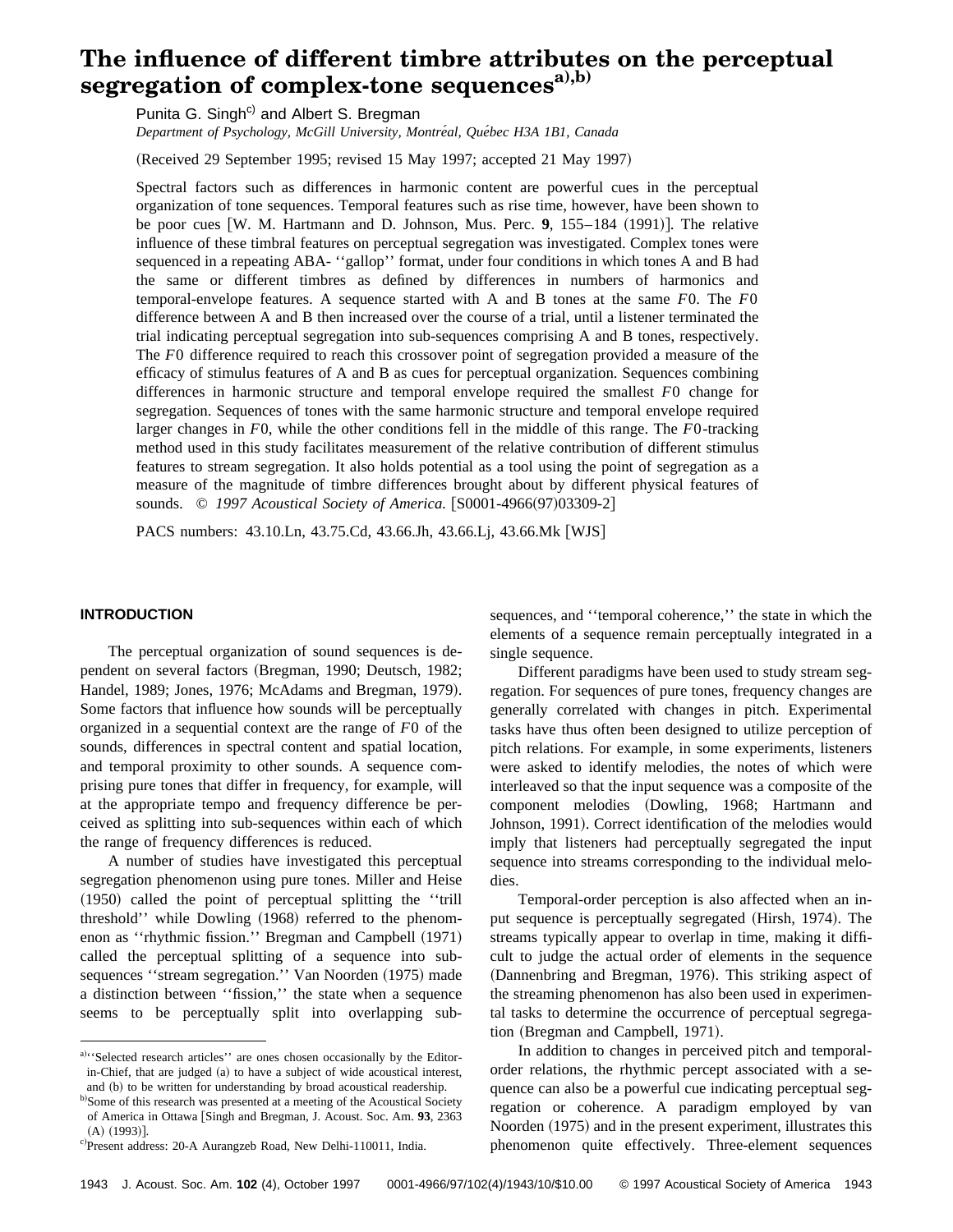

FIG. 1. The "ABA-" galloping sequence used by van Noorden (1975). The top panel represents retention of the galloping rhythm, in the "temporal coherence'' state. The bottom panel illustrates the ''fission'' state, when the ABA- sequence perceptually segregates into overlapping sequences of A and B tones, with one sequence perceived to have double the tempo of the other.

composed of two tones A and B are created to form triplet patterns ABA as shown in Fig. 1. The ABA triplets are repeated with a gap equal to the duration of B inserted between repetitions. In the ''temporal coherence'' state, a sequence comprising such triplets appears to have a galloping rhythm. In the ''fission'' state, however, the sequence breaks up into perceptual streams comprising the A and B tones, respectively. Because of the temporal placement of the tones in the sequence, the sub-sequences will be isochronous, with the A tones perceived to repeat at a tempo twice that of the B tones. This dramatic change in rhythm is a useful cue indicating perceptual segregation.<sup>1</sup>

While the study of stream segregation for pure-tone sequences is relatively straightforward, for sequences of complex tones, the situation is more complex. Complex tones may differ from each other along several dimensions simultaneously. Thus tones with the same *F*0 may have very different spectra or onset-attack features. Would the type of segregation effects observed for sequences of pure tones hold for sequences comprising complex tones as well? If the sounds making up a sequence were produced by different instruments, would the formation of streams be dependent on the similarity of instrumental timbres or on the proximity of pitch as is typically the case for pure tones?

A number of studies have shown that stream segregation based on timbre differences is not only possible, but often more potent than segregation based on pitch differences (Iverson, 1993, 1995; Singh, 1987; Wessel, 1979). However, the manner in which stimulus features are manipulated to create timbre differences seems to be a crucial factor determining segregation. Spectral differences are particularly powerful initiators of stream segregation. A sequence comprising sounds differing in spectral loci of components will typically break up into streams, within which the range of spectral differences is reduced, even if the sounds share the same *F*0 (van Noorden, 1975; Singh, 1987). Timbre changes resulting from temporal differences, such as in attack and decay characteristics, however, have not proven to be very effective initiators of segregation (Hartmann and Johnson, 1991; Wessel, 1979).

Hartmann and Johnson (1991) investigated the influence of a variety of stimulus characteristics on stream segregation. Differences in amplitude-envelope shape were found to make no significant contribution to stream segregation. The relative dominance of spectral factors over temporalenvelope features was attributed to gross differences in peripheral channeling caused by spectral changes, and the absence or reduction of such differences given changes in envelope features alone.

''Peripheral channels'' in their report imply physiological channels that are involved in the initial stages of auditory processing based on frequency (tonotopicity) or on ear of presentation (laterality). According to their viewpoint, tones exciting different peripheral channels will be more likely to segregate from each other than those exciting the same channels. In the absence of differences in peripheral channeling, however, Hartmann and Johnson declare that little or no stream segregation will be observed, ''even in those cases where individual tones should clearly evoke images of different sources'' (p. 155).

At odds with the prediction of Hartmann and Johnson  $(1991)$ , Iverson  $(1993, 1995)$  found an effect of envelope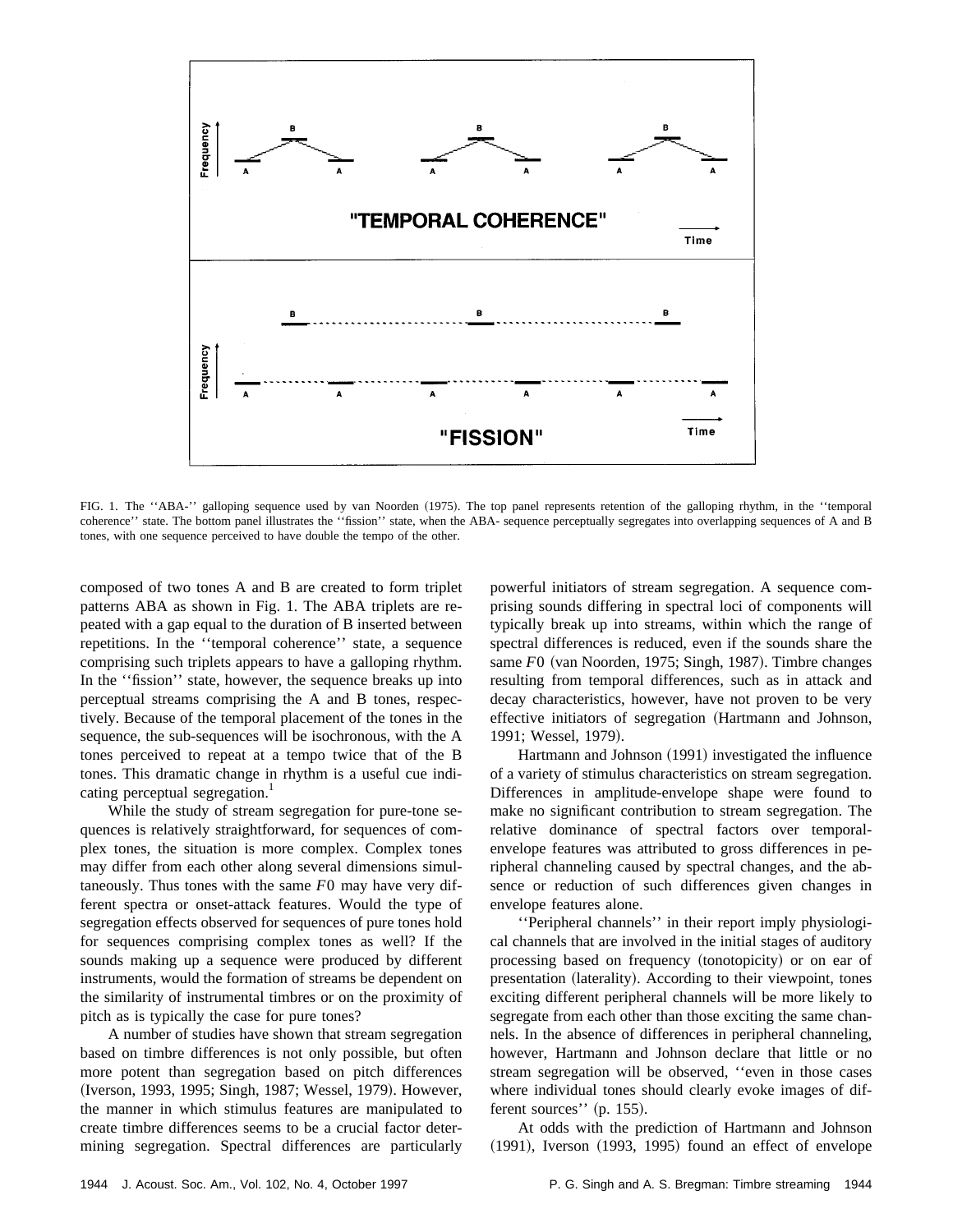difference on stream segregation. Using edited samples of real instrument tones, Iverson found that, in addition to the usual spectral effects, sequences of tones with dissimilar temporal-amplitude envelopes received higher segregation ratings than sequences of tones with similar envelopes. Furthermore, tones with shorter attacks received higher ratings than tones with gradual attacks.

The conflict between the findings of Iverson and those of Hartmann and Johnson may be a result of the different stimuli used in the two studies. In most natural instrument sounds, the spectral and temporal dimensions may covary (Risset and Wessel, 1982). The separate contribution of these dimensions to stream segregation may therefore be difficult to ascertain. As admitted by Iverson (1993, p. 88), some ''unquantified acoustic attribute'' may have been correlated with the attack-time measures used in his study. Isolating the dynamic attributes that influenced streaming in his study clearly requires additional experiments using synthetic tones.

With synthetic sounds created in the laboratory, one can attempt to tease apart spectral and temporal dimensions and control them as independent variables in a streaming experiment. This was the intention of the present study. In particular, we wanted to determine the relative efficacy of differences in amplitude-envelope features, and harmonic content on stream segregation. A second goal was to devise a paradigm that would provide a common scale against which to measure or ''titrate'' the potency of different physical features as initiators of stream segregation. To obtain such a common measure, we used a variant of the van Noorden galloping ABA- sequence described earlier.

## **I. METHOD**

#### **A. Stimuli**

Stimulus sequences were constructed following an ABA- format similar to that illustrated in Fig. 1. However, they were unlike those used by van Noorden  $(1975)$  in that the A and B sounds were complex, rather than pure tones, and could thus differ from each other along different timbral dimensions in addition to pitch (as defined by  $F0$ ). Tones A and B were selected to have the same or different timbre as defined by similarity or difference in spectral and temporal features described below. Thus monotimbral AAA- sequences as well as bitimbral ABA- sequences were included in the stimulus inventory.

Both A and B were 100 ms in duration. A 10-ms silence was inserted between the 100-ms long tones, so that the physical onset-to-onset interval between tones A-B-A was 110 ms. A gap of 120 ms was inserted between repetitions of the ABA triplets. This type of temporal structuring leads to a characteristic galloping rhythm, that is lost when the sequence perceptually segregates into isochronous streams of A and B tones, respectively.

Sequences of sounds with different spectral and  $temporal-amplitude$  envelope features<sup>2</sup> were constructed following a two-factor design to generate four presentation conditions as summarized in Fig. 2.

The A and B tones could have either:

|                                    |                  | Harmonics (n) |                  |  |  |
|------------------------------------|------------------|---------------|------------------|--|--|
|                                    |                  | <b>SAME</b>   | <b>DIFFERENT</b> |  |  |
| $\widehat{\mathbf{e}}$<br>Envelope |                  | Condition 1   | Condition 3      |  |  |
|                                    | <b>SAME</b>      | (Se Sn)       | (Se Dn)          |  |  |
|                                    | <b>DIFFERENT</b> | Condition 2   | Condition 4      |  |  |
|                                    |                  | (De Sn)       | (De Dn)          |  |  |
|                                    |                  |               |                  |  |  |

FIG. 2. Sequences were constructed following the four conditions illustrated above. The A and B tones in the ABA- sequence could have either  $(1)$  the same envelope and number of harmonics  $(SeSn)$ ,  $(2)$  different envelope and same number of harmonics  $(Desn), (3)$  same envelope but different number of harmonics  $(SeDn)$ , or  $(4)$  different envelope and different number of harmonics (DeDn). Each condition had eight sub-conditions as described in the text and in Table AI.

- $(1)$  the same temporal envelope and same number of harmonics  $(SeSn)^3$ ;
- (2) different envelopes but same number of harmonics  $(DeSn);$
- ~3! same envelope, but different number of harmonics  $(SeDn);$  or
- (4) different envelopes and different number of harmonics (DeDn).

The spectral and temporal differences in design between individual sounds used in the stimulus sequences are illustrated in Fig. 3. The spectral factor had two levels, with tones constructed to have either the first two harmonics of the requisite *F*0, or the first four harmonics, added in phase at equal amplitudes. The two levels of the temporal factor corresponded to differences in the extent of rise and fall times. In one case, the tones had a 5-ms linear rise time with a 95-ms linear decay time. In the other case, the temporal-amplitude envelope was reversed so that the tones had a 95-ms rise time and a 5-ms decay time.

For each of the four sound designs illustrated in Fig. 3, a set of 25 tones ranging in *F*0 from 262 to 524 Hz were



FIG. 3. Individual A and B sounds were constructed following a  $2\times2$  design. The tones had either the first two or four harmonics of the required *F*0, and envelopes with either a sharp rise time and gradual fall time or a gradual rise time and sharp decay time as illustrated above.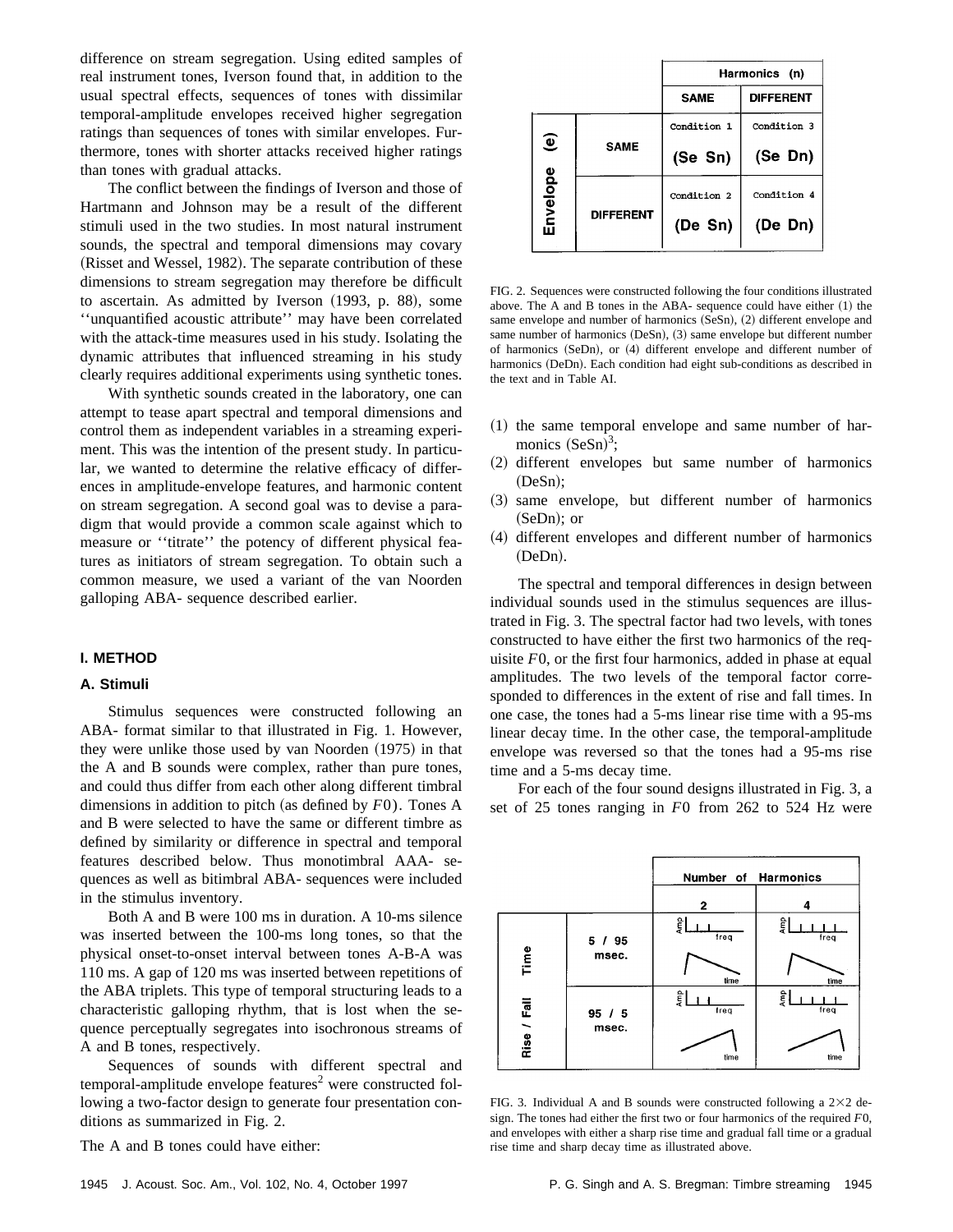synthesized. The 25 tones spanning this octave interval differed in *F*0 from each other in quarter-tone steps, where a quarter-tone step is equivalent to a change in *F*0 by half a semitone, i.e., by an amount equal to  $2^{1/24}$  (or 3%) of the reference *F*0. All sounds were equalized in rms energy to compensate for the difference in the number of components. The entire set of tones was accessible via the control program described below for selection during the adaptive procedure used.

## **B. Apparatus**

All sounds were synthesized digitally using the MITSYN software package for signal processing and analysis (Henke, 1990). Sound synthesis, stimulus presentation and data collection were controlled by a 486/50 microcomputer fitted with a Data Translation DT 2823 audio card set at a sampling frequency of 20 kHz and 16-bit resolution. The stimuli were filtered via TTE low-pass filters set at a cutoff frequency of 8 kHz with a 96 dB/oct roll off. Output presentation levels were controlled via a Tascam amplifier/mixer and verified with a GenRad 1565 sound level meter. The listener was seated in an IAC double-walled, soundabsorptive booth and received the stimuli binaurally via Sennheiser HD414 headphones at an overall sound-pressure level of about 70 dB.

## **C. Procedure**

The stimuli were presented in an interactive procedure constructed using the MAPLE software package (Achim et al., 1992). On each trial, a listener was presented with a repeating ABA sequence in which the *F*0 difference between A and B was initially 0 Hz. As the trial proceeded, the *F*0 difference between A and B increased in quarter-tone steps, following an ascending track ( $re: 262$  Hz) or descending track (re: 524 Hz), until the sequence appeared to perceptually segregate. At this ''crossover point,'' the trial was terminated by the listener pressing a key on the computer terminal and the amount of *F*0 change in quarter-tone steps was recorded.

Since attention has been shown to have an influence on perceptual segregation boundaries (van Noorden, 1975) listeners were specifically instructed to try to hold on to the galloping pattern despite the changes in *F*0. They were to terminate the trial only when the galloping rhythm was lost and they perceived the sequence to have segregated into streams.

The procedural control program monitored the selection of timbral features and fundamental frequencies of the A and B tones during a trial. For every four repetitions of the ABApattern, the *F*0 of the middle tone B changed so that the *F*0 interval between A and B accordingly changed by a quartertone. The direction of change of *F*0 within a trial (up or down) and the order of particular sounds serving as A and B in the sequence were counterbalanced so that each of the four main conditions had eight subconditions. Features of individual sounds used in the 32 subconditions thus resulting, are summarized in Table AI in the Appendix. The 32 stimuli were presented randomly in a block, with six replications obtained per subject.

## **D. Subjects**

Ten listeners between the ages of 21 and 36 years were used as subjects. They all had normal hearing and had participated in auditory experiments before. All subjects were given a block of practice trials encompassing all stimuli used to familiarize them with the task prior to actual data collection. Individual results are described in Sec. II B.

## **II. RESULTS**

Mean *F*0 values obtained at segregation crossover points for all subjects across replications for the 32 stimuli were highest for condition 1, getting progressively lower for conditions 2, 3, and 4. A two-way analysis of variance  $(ANOVA)$ , with condition and direction of  $F0$  change considered as the two factors, revealed a highly significant effect for condition  $[F(3,27) = 59.29, p < 0.000]$ ,<sup>4</sup> a significant effect of *F*0 direction  $[F(1,9) = 6.79, p < 0.027]$ , and a significant interaction between condition and *F*0 direction  $F(3,27) = 7.21$ ,  $p < 0.001$ . One-way analyses designed to probe the interaction between condition and *F*0 direction revealed that the *F*0-direction factor was coming into play only in conditions 1 and 2  $[F(1,9)=11.62, p<0.007$  and  $F(1,9) = 6.65$ ,  $p < 0.029$ , respectively. For conditions 3 and 4, the *F*0-direction factor was not significant  $[F(1,9)=0.6,$  $p=0.467$  and  $F(1,9)=0.77$ ,  $p=0.754$ , respectively.

To evaluate the effect of order of timbres of A and B in a sequence, the means corresponding to subconditions for conditions 2, 3, and 4 were analyzed via a three-way ANOVA with condition, *F*0 direction, and A-B timbre order considered as the three factors. Subconditions for condition 1 (SeSn) were not included in this analysis since the sequences for this condition were monotimbral, i.e., of an AAA- format, where timbre order was not an issue. As expected, the effect of condition was highly significant  $[F(2,18)=33.40,$  $p$ <0.000]. The main effect of *F*0 direction, however, was not significant  $F(1,9)=3.12$ ,  $p=0.109$ ] but the condition  $\times F0$  direction interaction remained  $\lceil F(2,18)=4.31, p\rceil$  $\leq$  0.029]. No effect of order of timbres A and B was found  $[F(1,9)=2.31, p=0.161].$ 

Condition  $1$  (SeSn) was also analyzed to determine if there was any effect of absolute features of the sounds such as steepness of the amplitude envelope or the number of harmonics on the crossover points for monotimbral AAAsequences. This was done via a three-way ANOVA with two levels for each of the three factors under consideration, i.e.: direction of  $F0$  change within a trial (up or down), steepness of rise time  $(5 \text{ or } 95 \text{ ms})$  and number of harmonics (two or four).

The *F*0-direction factor proved to be highly significant  $[F(1,9) = 11.66, p < 0.008]$ . There was no effect of number of harmonics  $[F(1,9) = 1.61, p = 0.235]$  and of steepness of envelope  $[F(1,9) = 4.00, p = 0.074]$ . The interaction of en-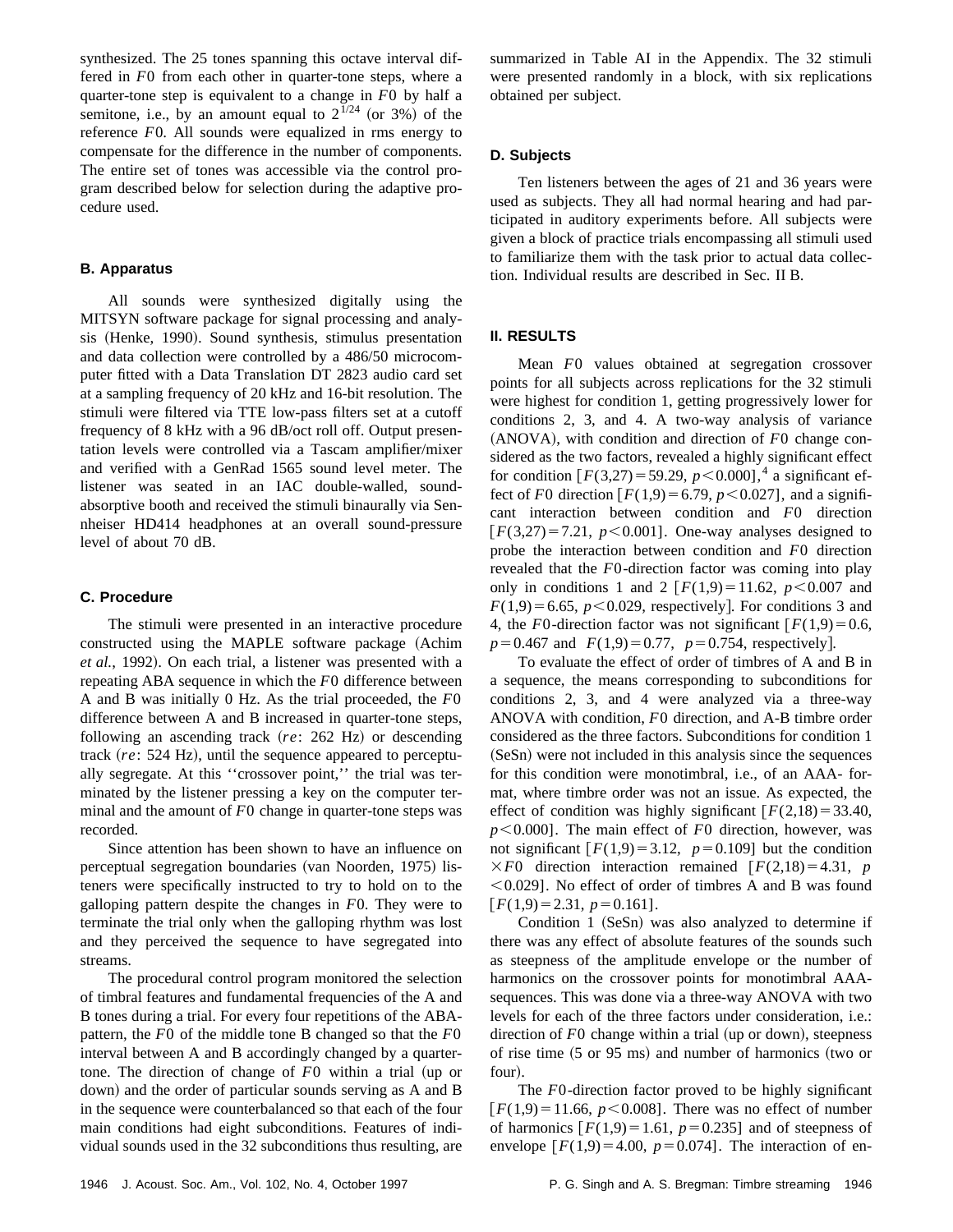



| Condition          | Comparisons | Ascending<br>F(1,9)   | Trials<br>$\mathbf{p}$ | Descending Trials<br>F(1,9) |                  |
|--------------------|-------------|-----------------------|------------------------|-----------------------------|------------------|
| $1 \text{ vs. } 2$ |             | 37.51                 | $\epsilon$ 0.000       | 37.73                       | $\epsilon$ 0.000 |
| $1 \text{ vs. } 3$ |             | $171.19 \times 0.000$ |                        | $62.22 \div 0.000$          |                  |
| $1 \text{vs. } 4$  |             | 89.64                 | $\leq 0.000$           | 39.93                       | $\leq 0.000$     |
| $3 \text{ vs. } 4$ |             | 4.09                  | $= 0.072$              | 2.22                        | $= 0.168$        |

FIG. 4. Mean  $\Delta F0$ -crossover points (in quarter-tone steps) obtained for ten listeners for the four main conditions shown along the abscissa. Empty symbols correspond to crossover points for ascending *F*0 trials. Filled symbols represent descending *F*0 trials. Error bars correspond to the standard error of the data. Results of planned comparisons for different condition pairs are given at the bottom.

velope and  $F0$  direction, however, was significant  $F(1,9)$  $=7.33$ ,  $p < 0.023$ ]. The interaction was explored further via one-way analyses that revealed that *F*0 direction only made a difference for envelopes with the sharper rise times  $[F(1,9) = 19.99, p < 0.002]$ .

The main results of these analyses are summarized below:

- $(1)$  The effect of condition  $(1, 2, 3, 0r 4)$  was highly significant.
- ~2! Direction of *F*0 change made a significant difference to crossover points in conditions 1 and 2 but not 3 and 4.
- $(3)$  The order of timbres for A or B tones did not contribute to any significant differences in crossover points.
- (4) Monotimbral AAA- sequences of sounds with envelopes with steep rise times  $(5 \text{ ms})$  had significantly higher  $\Delta F0$  crossover points than sequences of sounds with more gradual rise times (95 ms) for ascending *F*0 trials.
- $(5)$  The absolute number of harmonics (two or four) in AAA- sequences did not make a difference to crossover points.

 $\Delta F$ 0-crossover points averaged across listeners for the four main conditions of the experiment are shown in Fig. 4 for both ascending and descending *F*0 trials. Crossover points for individual listeners are listed in Tables I and II and discussed later. The ordinate in Fig. 4 gives the mean *F*0 difference between tones required for stream segregation in quarter-tone steps (where a quarter-tone is about  $3\%$  of the

TABLE I. Mean crossover points for the four main conditions for ascending *F*0 trials for individual listeners. Numbers in parentheses below the means are the respective standard errors. The last four columns of the table summarize the results of planned comparisons for conditions 1 vs 2, 1 vs 3, 1 vs 4, and 3 vs 4 for each listener. Overall means across subjects are also given at the bottom of the table for comparison.

| Subject        | Condition<br>$\mathbf{1}$<br>(SeSn) | Condition<br>2<br>(DeSn) | Condition<br>3<br>(SeDn) | Condition<br>$\overline{4}$<br>(DeDn) | $1$ vs $2$<br>$\boldsymbol{p}$ | 1 vs 3<br>$\boldsymbol{p}$ | $1 \text{ vs } 4$<br>$\boldsymbol{p}$ | 3 vs 4<br>$\boldsymbol{p}$ |
|----------------|-------------------------------------|--------------------------|--------------------------|---------------------------------------|--------------------------------|----------------------------|---------------------------------------|----------------------------|
| S <sub>1</sub> | 4.08<br>(0.23)                      | 3.08<br>(0.27)           | 1.62<br>(0.08)           | 1.33<br>(0.14)                        | < 0.057                        | < 0.000                    | < 0.001                               | $= 0.057$                  |
| S <sub>2</sub> | 4.67<br>(0.31)                      | 3.58<br>(0.26)           | 2.62<br>(0.15)           | 2.62<br>(0.21)                        | < 0.001                        | < 0.003                    | < 0.002                               | $=1.000$                   |
| S <sub>3</sub> | 5.04<br>(0.14)                      | 3.46<br>(0.22)           | 2.17<br>(0.14)           | 1.37<br>(0.08)                        | < 0.002                        | < 0.000                    | < 0.000                               | < 0.004                    |
| <b>S4</b>      | 6.33<br>(0.31)                      | 4.17<br>(0.22)           | 3.54<br>(0.42)           | 2.46<br>(0.18)                        | < 0.001                        | < 0.002                    | < 0.000                               | $= 0.057$                  |
| S <sub>5</sub> | 3.21<br>(0.27)                      | 2.12<br>(0.21)           | 1.00<br>(0.20)           | 1.00<br>(0.13)                        | < 0.005                        | < 0.000                    | < 0.001                               | $=1.000$                   |
| S <sub>6</sub> | 4.42<br>(0.34)                      | 3.21<br>(0.26)           | 0.92<br>(0.25)           | 0.75<br>(0.09)                        | < 0.004                        | < 0.001                    | < 0.000                               | $= 0.469$                  |
| S7             | 5.58<br>(0.14)                      | 3.58<br>(0.17)           | 2.25<br>(0.09)           | 1.62<br>(0.18)                        | < 0.000                        | < 0.000                    | < 0.000                               | < 0.007                    |
| S8             | 4.96<br>(0.30)                      | 4.50<br>(0.20)           | 1.29<br>(0.18)           | 0.79<br>(0.21)                        | $= 0.099$                      | < 0.001                    | < 0.000                               | $= 0.166$                  |
| S9             | 5.71<br>(0.74)                      | 5.54<br>(0.81)           | 3.71<br>(0.94)           | 4.08<br>(0.68)                        | $= 0.855$                      | < 0.024                    | $= 0.174$                             | $= 0.762$                  |
| <b>S10</b>     | 4.42<br>(0.26)                      | 3.25<br>(0.44)           | 2.46<br>(0.27)           | 2.62<br>(0.29)                        | < 0.043                        | < 0.002                    | < 0.011                               | $= 0.589$                  |
| Mean           | 4.84<br>(0.28)                      | 3.65<br>(0.29)           | 2.16<br>(0.31)           | 1.87<br>(0.34)                        | < 0.000                        | < 0.000                    | < 0.000                               | $= 0.072$                  |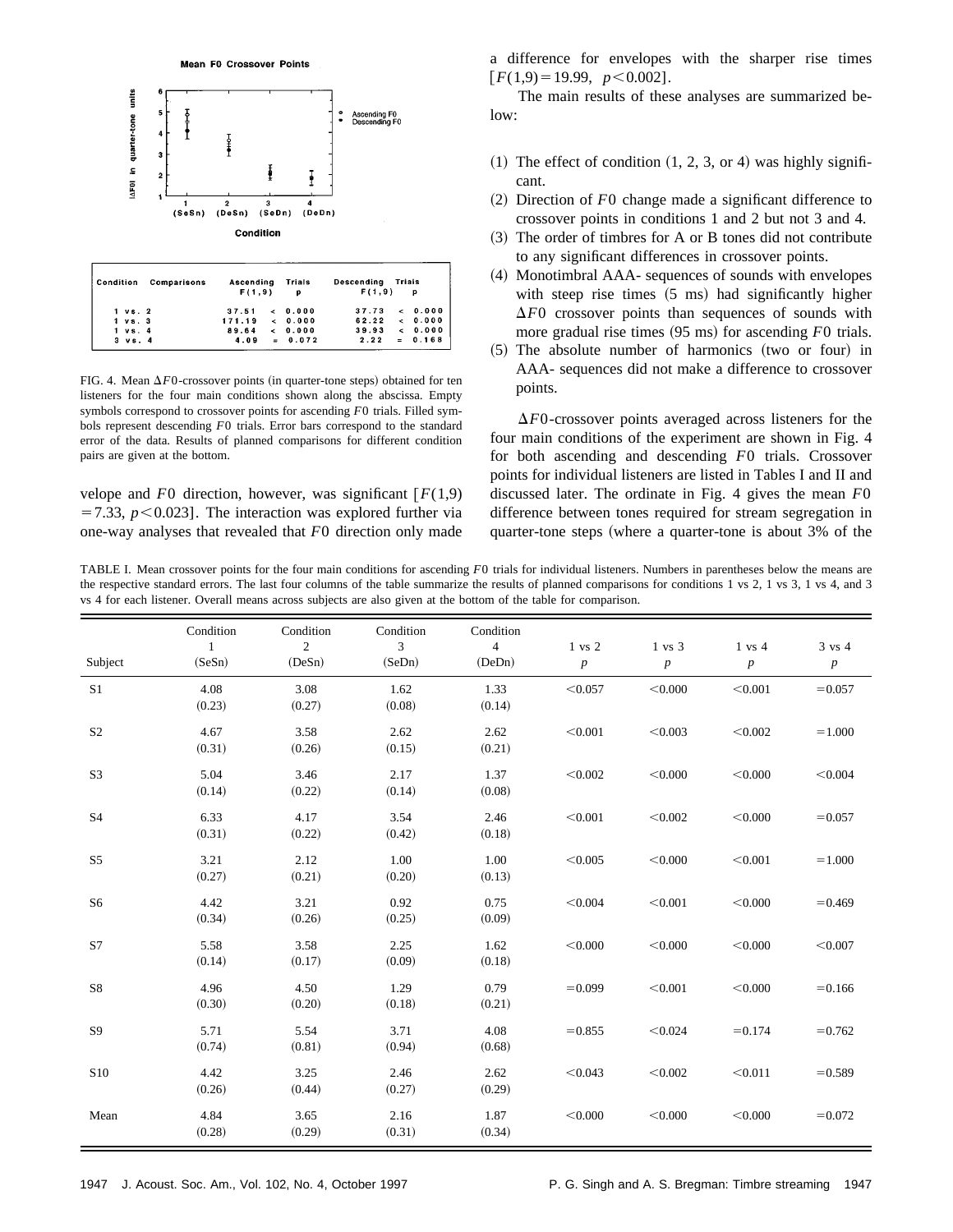| TABLE II. Same as Table I, but for descending F0 trials. |  |  |  |  |  |  |
|----------------------------------------------------------|--|--|--|--|--|--|
|----------------------------------------------------------|--|--|--|--|--|--|

|                | Condition              | Condition      | Condition      | Condition                |                            |                            |                                       |                            |
|----------------|------------------------|----------------|----------------|--------------------------|----------------------------|----------------------------|---------------------------------------|----------------------------|
| Subject        | $\mathbf{1}$<br>(SeSn) | 2<br>(DeSn)    | 3<br>(SeDn)    | $\overline{4}$<br>(DeDn) | 1 vs 2<br>$\boldsymbol{p}$ | 1 vs 3<br>$\boldsymbol{p}$ | $1 \text{ vs } 4$<br>$\boldsymbol{p}$ | 3 vs 4<br>$\boldsymbol{p}$ |
|                |                        |                |                |                          |                            |                            |                                       |                            |
| S <sub>1</sub> | 3.71<br>(0.18)         | 3.12<br>(0.14) | 2.25<br>(0.13) | 1.92<br>(0.17)           | < 0.013                    | < 0.001                    | < 0.002                               | $= 0.248$                  |
| S <sub>2</sub> | 3.21<br>(0.10)         | 2.87<br>(0.08) | 2.37<br>(0.15) | 1.96<br>(0.15)           | $= 0.081$                  | < 0.005                    | < 0.001                               | < 0.030                    |
| S <sub>3</sub> | 3.62<br>(0.29)         | 2.79<br>(0.23) | 1.17<br>(0.10) | 0.96<br>(0.15)           | < 0.030                    | < 0.001                    | < 0.001                               | $= 0.091$                  |
| S <sub>4</sub> | 7.00<br>(0.22)         | 4.92<br>(0.25) | 3.54<br>(0.18) | 2.67<br>(0.08)           | < 0.002                    | < 0.000                    | < 0.000                               | < 0.008                    |
| S <sub>5</sub> | 3.00<br>(0.17)         | 1.79<br>(0.22) | 1.12<br>(0.19) | 0.87<br>(0.17)           | < 0.000                    | < 0.000                    | < 0.000                               | $= 0.142$                  |
| S <sub>6</sub> | 3.29<br>(0.16)         | 2.67<br>(0.27) | 1.25<br>(0.26) | 0.79<br>(0.21)           | < 0.010                    | < 0.001                    | < 0.000                               | $= 0.193$                  |
| S7             | 4.29<br>(0.08)         | 3.33<br>(0.10) | 1.96<br>(0.15) | 1.58<br>(0.12)           | < 0.003                    | < 0.000                    | < 0.000                               | $= 0.059$                  |
| S8             | 4.50<br>(0.24)         | 3.58<br>(0.31) | 1.29<br>(0.27) | 0.87<br>(0.14)           | < 0.009                    | < 0.000                    | < 0.000                               | < 0.041                    |
| S <sub>9</sub> | 5.21<br>(0.41)         | 4.21<br>(0.44) | 3.54<br>(0.51) | 4.04<br>(1.09)           | < 0.042                    | < 0.024                    | $=0.285$                              | $= 0.629$                  |
| <b>S10</b>     | 3.29<br>(0.15)         | 2.58<br>(0.21) | 2.00<br>(0.30) | 2.67<br>(0.26)           | < 0.038                    | < 0.016                    | $= 0.108$                             | $= 0.161$                  |
| Mean           | 4.11<br>(0.39)         | 3.19<br>(0.28) | 2.05<br>(0.29) | 1.83<br>(0.33)           | < 0.000                    | < 0.000                    | < 0.000                               | < 0.168                    |

reference  $F(0)$ . The abscissa shows the corresponding conditions as defined in Fig. 2.

## **A. General observations**

Figure 4 shows a declining trend for crossover points across conditions 1–4 for both ascending and descending *F*0 trials. Crossover points for ascending trials were higher than those for descending trials for conditions 1 and 2, but not for conditions 3 and 4. The reason for this difference is not clear at present.

For both ascending and descending trials, the highest average  $\Delta F0$  values were obtained for condition 1 (SeSn), in which A and B tones were designed to have the same timbre (i.e., the same temporal envelope and number of harmonics). Condition  $1$  (SeSn) serves as a reference condition with no changes in harmonic numbers or temporal envelopes across tones of the sequence. Planned comparisons between condition 1 and the other three conditions showed significant differences as summarized at the bottom of Fig. 4. Crossover points for condition 2 (DeSn), were significantly lower than those for condition 1 [ascending,  $F(1,9) = 37.51$ ,  $p < 0.000$ ; descending  $F(1,9) = 37.73$ ,  $p < 0.000$ ]. In this condition, A and B differed in envelope, but had the same number of harmonics. Crossover points were even lower for condition 3  $(SeDn)$ , in which A and B had the same envelopes, but differed in harmonic structure, and lowest for condition 4 (DeDn) in which A and B differed in both envelope and harmonic content.

The  $\Delta F0$  values obtained for condition 3 were significantly lower than those for condition 2 [ascending  $F(1,9)$  $=$  36.86, *p*<0.000; descending *F*(1,9)=39.05, *p*<0.000]. A difference in harmonic structure alone was thus more powerful in facilitating segregation of A and B than an envelope difference alone. Supplementing an envelope difference by a difference in harmonic numbers led to even further lowering of crossover points as is evident from a comparison of conditions 2 vs 4 [ascending,  $F(1,9) = 41.84$ ,  $p < 0.000$ ; descending  $F(1,9) = 22.89$ ,  $p < 0.001$ ]. Supplementing a harmonic difference with an envelope difference, however, did not lead to significant lowering of crossover points for condition 4 as contrasted with condition 3 [ascending,  $F(1,9)$ ]  $=4.09, p=0.072$ ; descending  $F(1,9)=2.22, p=0.168$ .

Improved segregation for harmonic differences (condition 1 vs 3 and 1 vs 4) is not surprising, given the growing body of evidence implicating spectral differences as enhancers of stream segregation. The significant difference between condition 1 and 2, however, is contrary to the prediction of Hartmann and Johnson (1991) who found no effect of envelope differences on stream segregation. This may be constructed as supporting the case of Iverson (1993, 1995) for segregation based on onset differences, but it should be noted that the difference between conditions 3 and 4, which also differed from each other only in the envelope parameter, was not statistically significant.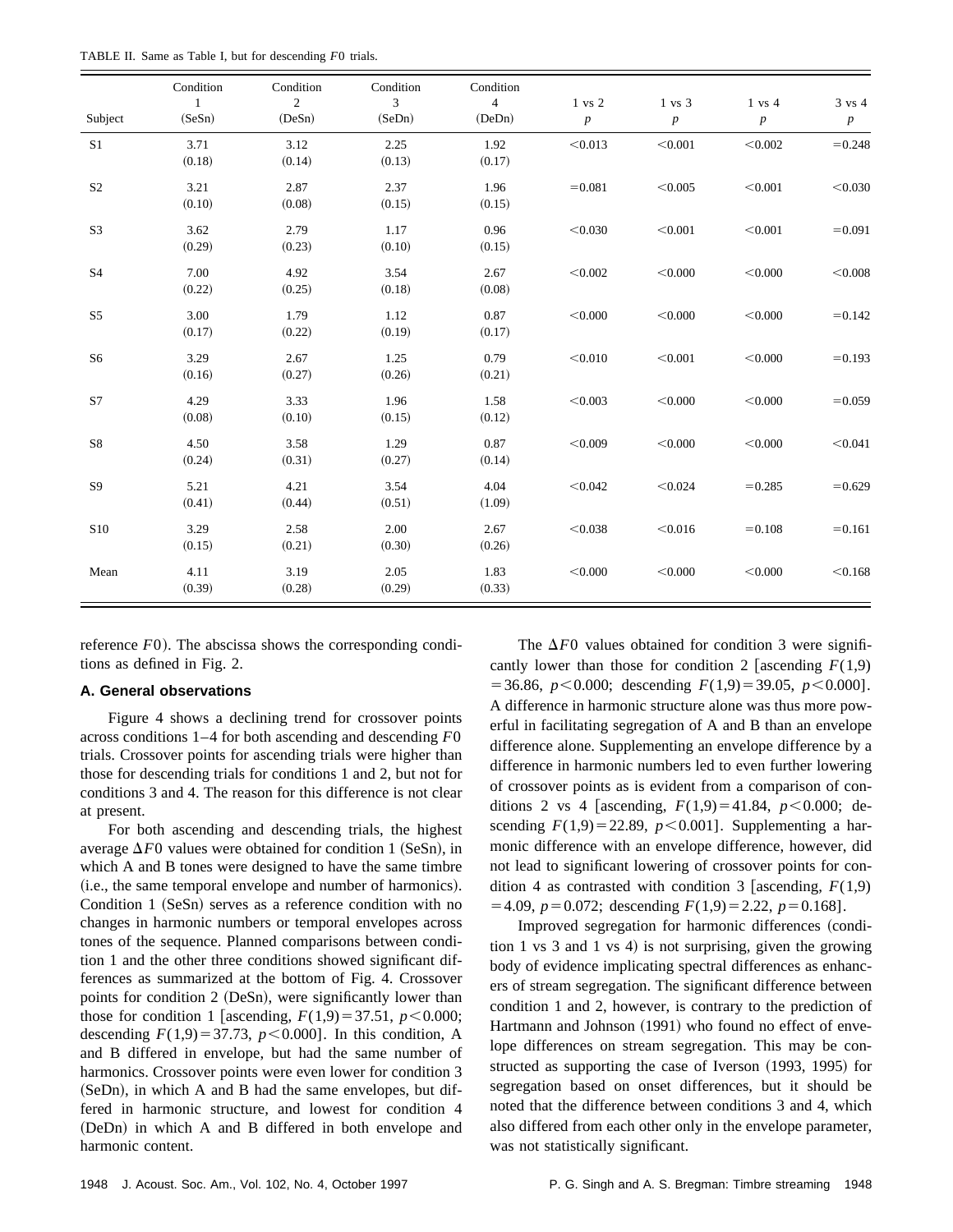## **B. Individual differences**

Crossover points for individual listeners for the four main conditions of the experiment are presented in Tables I and II for ascending and descending *F*0 trials, respectively. These  $\Delta F0$  values were obtained by averaging cross the six replications for each listener. Standard errors are given in parentheses below the means. The mean results for all ten listeners are also given for comparison in the last row of the tables. The last four columns of each table summarize the results of planned comparisons of different conditions in terms of the level of statistical significance.

As can be seen from the tables, *absolute*  $\Delta F0$  values were quite different for different listeners. Listener S4 for example, could hold an ascending-trial sequence together under condition 1 for 7 quarter-tone units on the average  $(\approx 21\%)$ . Listener S5 on the other hand, achieved segregation at 3 quarter-tone units  $(\approx 9\%)$ . However, *relative* differences between conditions showed the same declining trend as the mean data. Conditions 2, 3, and 4 were significantly different from the standard condition  $1 ~$  (SeSn) for most listeners. However, the difference between condition 3 and 4 which was not statistically significant for the listener-averaged crossover values was statistically significant for some listeners.

Subjects in our experiment were not preselected on the basis of musical experience. However, different degrees of familiarity with music may have contributed to some of the individual differences observed. Pitt (1994) has observed that nonmusicians are more sensitive to changes in timbre than to changes in pitch in sound categorization tasks. Musicians on the other hand, tend to follow pitch relations more closely. Cho *et al.* (1994) also note that familiarity with particular instrument timbres may affect the relative weighting assigned by listeners to physical features of sounds.

In the present experiment, such factors may have contributed to differences in absolute values of crossover points. In reference to Tables I and II, listener S1 sings in a choir, listener S4 is an accomplished pianist, listener S5 plays the saxophone, and listener S8 (the first author) is a percussionist. Despite musical exposure being a common factor, the absolute values of crossover points for these listeners are different. However, as noted above, relative values show the same trend across these and other listeners.

To systematically evaluate the effect of musical training on stream segregation, experiments would have to be done in which subjects were selected not only on the basis of general musical experience *per se*, but also based on different types of musical experience.

## **III. GENERAL DISCUSSION**

The results of the present experiment corroborate the importance of spectral differences in facilitating stream segregation. Conditions 3 (SeDn) and 4 (DeDn), under which the sounds in a sequence differed from each other in terms of number of harmonics, led to significantly lower  $\Delta F0$  values for segregation than the reference condition  $1 ~$  (SeSn), in which there was no difference between sounds in terms of harmonic structure. However, our listeners also attained significantly lower crossover points for condition  $2$  (DeSn), under which changes were made only in the envelope feature of sounds. In this condition, the sounds comprising the sequence occupied the same peripheral channels at unison, differing only in the time course of evolution of amplitude. Their long-term power spectra were identical.

Though the mean crossover points for conditions 1  $(SeSn)$  and 2 (DeSn) were significantly different, those for conditions  $3$  (SeDn) and  $4$  (DeDn) were not. The reason for the difference between these complementary conditions is not clear. It could be that for conditions 3 and 4 the  $\Delta F0$ values were approaching ''floor'' limits. The harmonic structure difference alone was large enough to cause streaming without much change in pitch. The influence of the added envelope difference may thus not have been observable at this low end of the scale.

One could also speculate that in condition  $2$  (DeSn), the lack of a concurrent difference along the harmonic dimension allowed the envelope differences to be better detected. These perceived envelope differences were apparently adequate to enhance stream segregation so that segregation was achieved at lower *F*0 differences than the null standard. For condition  $3$  (SeDn), the spectral differences alone were a highly effective cue for segregation. The additional difference provided by a change in envelope in condition 4 (DeDn) apparently did not serve to enhance perceptual segregation of A and B any further.

A study by Grey (1978) investigating timbre discrimination in musical patterns suggests that sequences camouflage the temporal detail of individual sounds while amplifying spectral differences between sounds. Isolated contexts, on the other hand, appear to facilitate the comparison of temporal features of a pair of tones, such as differences in their rates of attack and decay  $(p. 471)$ . The salient spectral difference between sounds used in condition  $4$  (DeDn) may have had such an obscuring effect on the concurrent envelope difference for our stimuli.

In the present study, onset-to-onset times between sounds were not adjusted for individual listeners to compensate for *perceptual* attack times of sounds with different envelopes. The perceptual correlate associated with envelope changes, while producing a timbre change, may also have provided a slight rhythmic cue (perceived as a difference in "accent" within the sequence). Any advantage obtained via this rhythmic cue, however, is observed only for condition 2  $(DeSn)$  versus condition 1  $(SeSn)$ , not condition 4  $(DeDn)$ versus  $3$  (SeDn), which should have similarly benefitted from this cue.

Iverson (1993, 1995) investigated the influence of such inadvertent rhythmic cues in a comparative study using sequences with elements spaced by physically equal onset-toonset intervals as well as sequences in which the spacing of elements was adjusted in an attempt to provide equal perceptual onset-to-onset intervals. No difference between these two types of sequences was found in terms of streamsegregation measures. It thus seems unlikely that accent structure affected crossover points in our study. Furthermore, such an effect would have shown up as an A-B timbre order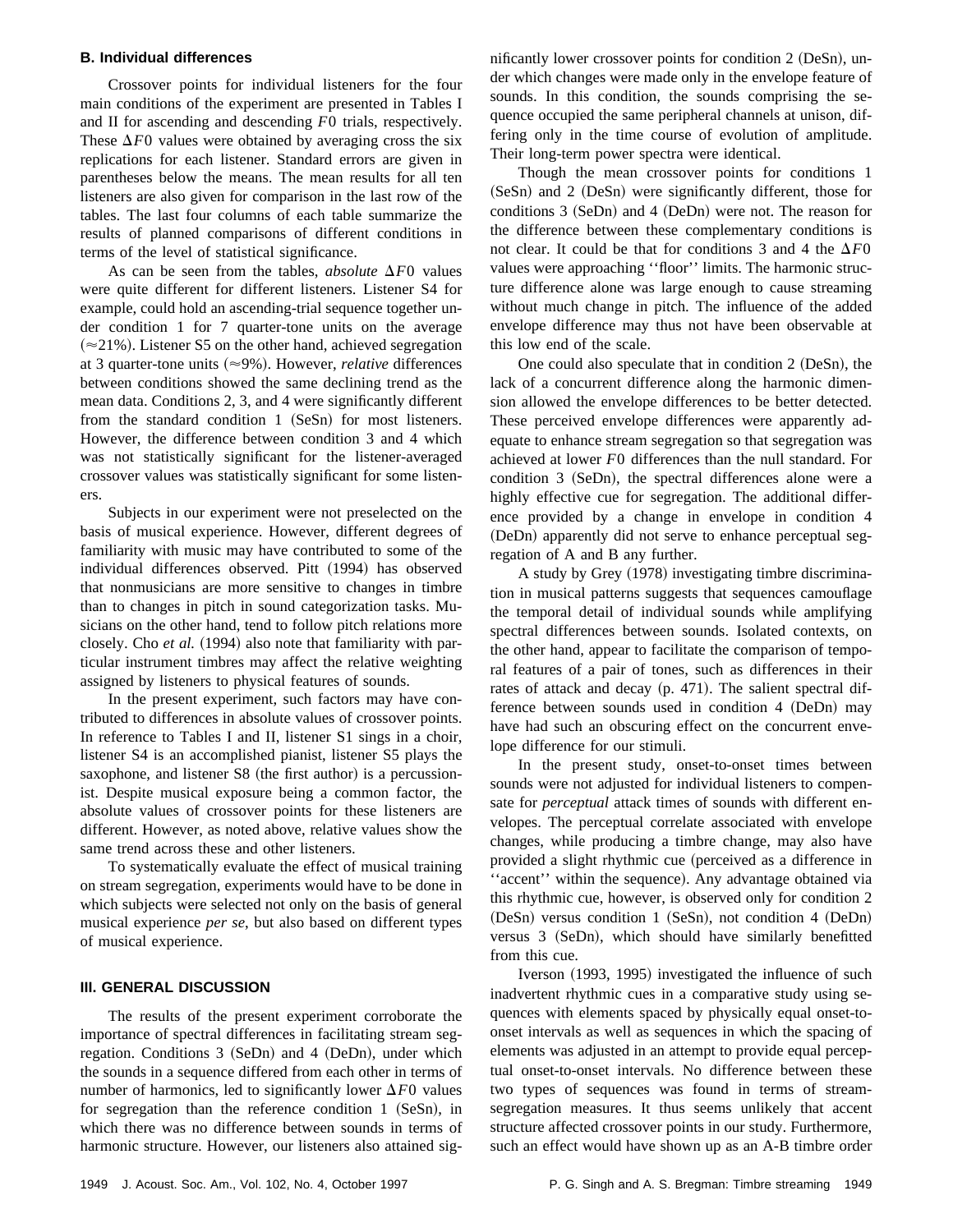effect in the statistical analyses described earlier, but was not observed.

Iverson (1993, 1995) found a correlation between dissimilarity measures of sounds and measures of stream segregation. He suggested that auditory stream segregation is based on the same dynamic and spectral acoustic attributes that influence similarity judgments. The same factors that allow listeners to discriminate sounds, should help in segregating them in a sequential context.

It is reasonable to assume that some differences must exist between sounds in a sequence, for subgroups such as streams to emerge. But how different must these differences be, in order to be successful initiators of stream segregation? Added to the problem of obtaining adequate measures of magnitude of difference, is that of having a common way of measuring the effects of differences along various stimulus dimensions.

With the *F*0-tracking method used in the present experiment, we were attempting to provide such a measure that would allow comparisons of different stimulus features in terms of their contribution to the  $\Delta F0$  segregation value. The method was successful for this purpose, in that it enabled a ranking of conditions in terms of crossover points in common, underlying *F*0-change units.

In the present experiment, stimulus features were varied following the design table in Fig. 3. Tones corresponding to the four recipes illustrated clearly differed from each other in perceived timbre. Although timbre discrimination *per se* was not the goal of our study, discrimination experiments conducted by other investigators indicate that the type and magnitude of stimulus features manipulated by us should evoke discriminable changes in timbre (Samson *et al.*, 1993). The relative contribution of different physical features in evoking a perceived change in timbre, however, may be different. For example, Cho *et al.* (1993, 1994) found spectral factors to be more crucial to the normalization of instrument timbre than temporal factors such as attack times. In addition to differences in relative weighting of physical substrates of timbre, the perceived magnitude of timbre difference between sounds may also differentially affect stream segregation.

If the degree of perceived dissimilarity of timbres is indeed a predictor of stream segregation (Iverson, 1993, 1995), then the difference in crossover point in *F*0 units would also provide a measure of the discriminability of timbres contrasted in the sequence. Sequences of sounds with very different timbres would be likely to segregate at lower  $\Delta F0$ values, while those with more subtle variations in timbre would segregate at higher  $\Delta F0$  values. The relative values of crossover points would be an indicator of the degree of perceived difference between timbres despite different physical substrates contributing to the timbre difference. The method used here could thus potentially be used to obtain quantitative measures of timbre difference.

One limitation of the *F*0-tracking method, however, relates to ranking of conditions such as 3 and 4 of the present experiment. For these conditions, the  $\Delta F0$  crossover points appeared to be approaching limiting values at the lower end of the  $\Delta F0$  scale. Indeed, it is possible to achieve stream segregation at unison ( $\Delta F0=0$  Hz) for some types of timbre contrasts between sounds (Iverson, 1993, 1995; Singh, 1987). This suggests development of an analogous tracking procedure based on tempo manipulation rather than frequency manipulation for sequences contrasting highly distinct timbres. Rate of presentation of sounds in a sequence is also one of the key factors bringing about segregation (van Noorden, 1975). Multitimbral sequences of complex tones at different fixed  $\Delta F0$  values could be used as stimuli, and an adaptive procedure used with rate of presentation  $(\Delta T)$ changing over the course of a trial. Listeners would terminate trials at  $\Delta T$  values where segregation appeared to occur. Lower  $\Delta T$  values (i.e., faster tempi) would presumably be required for sequences more resistant to segregation, while sequences comprising highly contrastive sounds more amenable to segregation would break apart at larger  $\Delta T$  values (i.e., slower tempi). A wider range of timbre contrasts could thus be studied using this complementary procedure.

# **IV. CONCLUSIONS**

The present study attempted to measure the relative efficacy of different stimulus dimensions for initiation of perceptual segregation of sequences. Sounds composing the sequences had the same or a different number of harmonics and temporal-amplitude envelopes. Maximal segregation was obtained for sequences that combined differences along both these dimensions, as characterized by low  $\Delta F0$  values at the point of segregation. Differences in harmonic numbers were the next best at causing segregation. Monotimbral conditions in which the sounds in a sequence shared the same number of harmonics and envelope characteristics were the least susceptible to segregation (i.e., they had the highest  $F0$ crossover points).

A surprising finding is that crossover points for sequences of sounds with envelope differences alone, though higher than the harmonic-number conditions, still proved to be significantly lower than the standard condition. Given the results of Hartmann and Johnson (1991), Iverson (1993, 1995), and the present study, the role of temporal cues in stream segregation clearly needs to be studied further. A wider range of envelope differences and temporal-envelope modulation differences could be included in future investigations.

The method used in the present study enabled measurement of the influence of different timbre attributes on perceptual segregation using  $\Delta F0$  crossover points as a common denominator. The stimuli used were kept deliberately simple in the present experiment, but in future research, we hope to apply this adaptive procedure using complex stimuli with a wider range of spectral and temporal differences. With some streamlining in terms of specification of frequency stepsizes used, temporal points of change of *F*0, tempo of the sequence, etc., the method used in the present study holds promise for obtaining quantitative measures of stream segregation, as well as providing a way to measure differences in complex perceptual attributes such as timbre in common units.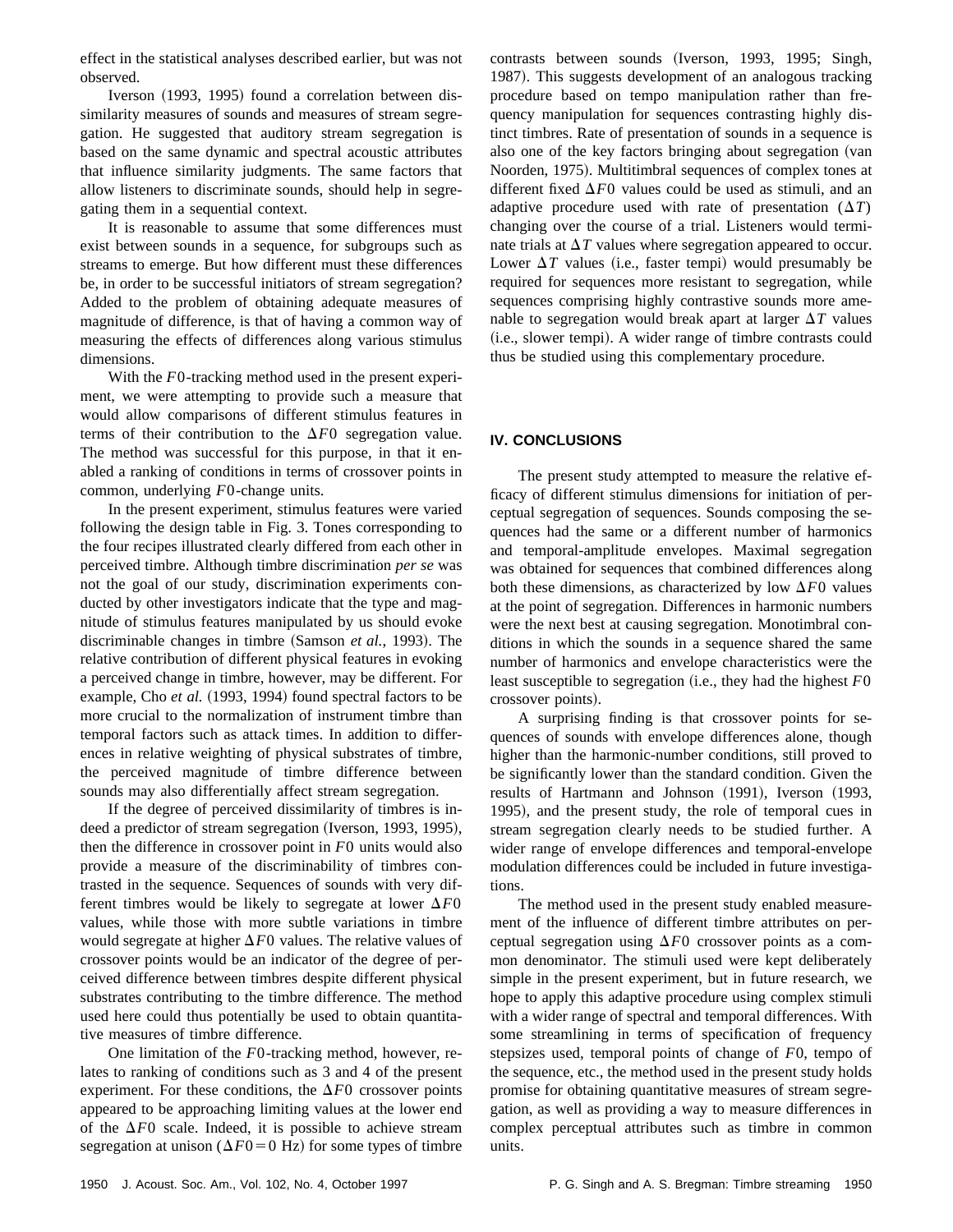|           | Tone A                    |                            | Tone B                    |                            |                                    |
|-----------|---------------------------|----------------------------|---------------------------|----------------------------|------------------------------------|
| Condition | Number<br>of<br>harmonics | Rise-fall<br>time in<br>ms | Number<br>of<br>harmonics | Rise-fall<br>time in<br>ms | ${\cal F}0$<br>change<br>direction |
| SeSn      |                           |                            |                           |                            |                                    |
| 1.1       | $\overline{c}$            | 5/95                       | $\overline{c}$            | 5/95                       | ascending                          |
| 1.2       | $\overline{4}$            | 5/95                       | $\overline{4}$            | 5/95                       | ascending                          |
| 1.3       | $\overline{2}$            | 95/5                       | $\overline{c}$            | 95/5                       | ascending                          |
| 1.4       | $\overline{4}$            | 95/5                       | $\overline{4}$            | 95/5                       | ascending                          |
| 1.5       | $\overline{c}$            | 5/95                       | $\overline{c}$            | $5/95$                     | descending                         |
| 1.6       | $\overline{4}$            | 5/95                       | $\overline{4}$            | 5/95                       | descending                         |
| 1.7       | $\overline{2}$            | 95/5                       | $\overline{c}$            | 95/5                       | descending                         |
| 1.8       | $\overline{4}$            | 95/5                       | $\overline{4}$            | 95/5                       | descending                         |
| DeSn      |                           |                            |                           |                            |                                    |
| 2.1       | $\overline{2}$            | 5/95                       | $\overline{c}$            | 95/5                       | ascending                          |
| 2.2       | $\overline{2}$            | 95/5                       | $\overline{2}$            | 5/95                       | ascending                          |
| 2.3       | $\overline{4}$            | 5/95                       | $\overline{4}$            | 95/5                       | ascending                          |
| 2.4       | $\overline{4}$            | 95/5                       | $\overline{4}$            | 5/95                       | ascending                          |
| 2.5       | $\overline{c}$            | 5/95                       | $\overline{c}$            | 95/5                       | descending                         |
| 2.6       | $\overline{2}$            | 95/5                       | $\overline{c}$            | 5/95                       | descending                         |
| 2.7       | $\overline{4}$            | 5/95                       | $\overline{4}$            | 95/5                       | descending                         |
| 2.8       | $\overline{4}$            | 95/5                       | $\overline{4}$            | 5/95                       | descending                         |
| SeDn      |                           |                            |                           |                            |                                    |
| 3.1       | $\overline{c}$            | 5/95                       | 4                         | 5/95                       | ascending                          |
| 3.2       | $\overline{4}$            | 5/95                       | $\overline{c}$            | 5/95                       | ascending                          |
| 3.3       | $\overline{c}$            | 95/5                       | $\overline{4}$            | 95/5                       | ascending                          |
| 3.4       | $\overline{4}$            | 95/5                       | $\overline{c}$            | 95/5                       | ascending                          |
| 3.5       | $\overline{c}$            | 5/95                       | $\overline{4}$            | $5/95$                     | descending                         |
| 3.6       | $\overline{4}$            | 5/95                       | $\overline{c}$            | 5/95                       | descending                         |
| 3.7       | $\overline{c}$            | 95/5                       | $\overline{4}$            | 95/5                       | descending                         |
| 3.8       | $\overline{4}$            | 95/5                       | $\overline{2}$            | 95/5                       | descending                         |
| DeDn      |                           |                            |                           |                            |                                    |
| 4.1       | $\overline{c}$            | 5/95                       | $\overline{4}$            | 95/5                       | ascending                          |
| 4.2       | $\overline{4}$            | 95/5                       | $\overline{c}$            | 5/95                       | ascending                          |
| 4.3       | $\overline{2}$            | 95/5                       | $\overline{4}$            | 5/95                       | ascending                          |
| 4.4       | $\overline{4}$            | 5/95                       | $\overline{2}$            | 95/5                       | ascending                          |
| 4.5       | $\overline{2}$            | 5/95                       | $\overline{4}$            | 95/5                       | descending                         |
| 4.6       | $\overline{4}$            | 95/5                       | $\overline{c}$            | 5/95                       | descending                         |
| 4.7       | $\overline{2}$            | 95/5                       | $\overline{4}$            | 5/95                       | descending                         |
| 4.8       | $\overline{4}$            | 5/95                       | $\overline{2}$            | 95/5                       | descending                         |

TABLE AI. Summary of the features of the sounds used in construction of sequences ABA- for conditions 1, 2, 3, 4, and their subconditions.

## **ACKNOWLEDGMENTS**

Financial support for this project was provided by the Natural Sciences and Engineering Research Council of Canada. The authors are grateful to Pierre Ahad and Todd Mondor for technical and statistical assistance and to the editor and reviewers for their patience and suggestions.

#### **APPENDIX**

A summary of features of sounds used in construction of sequences ABA- for conditions 1, 2, 3, 4, and their subconditions is given in Table AI.

attack time has a spectral consequence (in evoking high-frequency distortion in an output audio device) just as a "spectral" feature such as number of harmonics has a temporal consequence (in that the waveform becomes more complex).

- $3$  Note that for condition 1 (SeSn), the sequences are in effect monotimbral, i.e., of an AAA- type while for the other conditions, the sequences were bitimbral, i.e., of an ABA- type. In this study A and B are used as timbre labels and do not have any bearing on the *F*0 relation between the tones. Thus AAA- sequences do not imply tones of the same *F*0, but rather of the same timbre, as defined by similarity of harmonic structure, envelope, or both of these features.
- <sup>4</sup> The statistical program used was set to round off values to the third decimal place. The use of the expression  $\gamma$ <sup>-</sup> $\sim$ 0.000<sup> $\gamma$ </sup> here and elsewhere, actually implies that the probability of obtaining the result purely by chance would be lower than 5 in 10 000 (i.e.,  $p$ <0.0005).

Achim, A., Bregman, A. S., and Ahad, P.  $(1992)$ . MAPLE software documentation, Speech and Hearing Laboratory, Department of Psychology, McGill University, Montréal, Québec, Canada.

Bregman, A. S. ~**1990**!. *Auditory Scene Analysis: The Perceptual Organiza* $tion$  of Sound (MIT, Cambridge, MA).

<sup>&</sup>lt;sup>1</sup>An audio example of the type of sequences used by van Noorden  $(1975)$ can be heard on the compact disc of Auditory Demonstrations distributed by the Acoustical Society of America.

<sup>&</sup>lt;sup>2</sup>The terms "spectral" and "temporal" are used here in an operational sense to define the stimulus variables ''harmonic structure'' and ''amplitude envelope,'' respectively. In reality, it is not possible to separate the spectral from the temporal completely. A ''temporal'' feature such as sharp